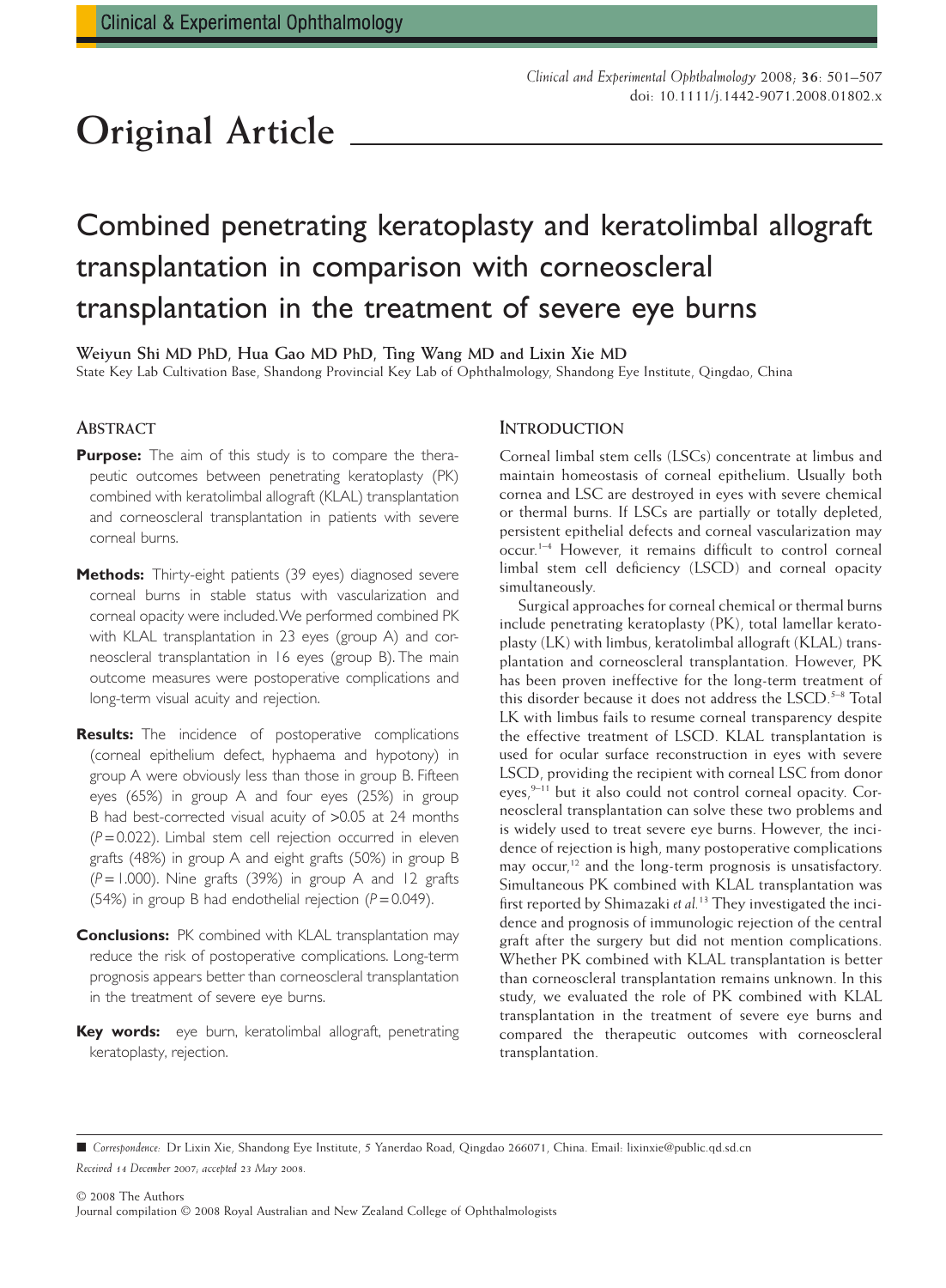## **METHODS**

## **Protocol**

Clinical protocols and investigational surgical consent forms were approved by the Institutional Review Board of Shandong Eye Institute, and enrolment of patients with corneal burns in stable stages was initiated in 1999. Indications and patient selection details were as follows. Patients were binocular burned, with corneal vascularization of more than three quadrants and total corneal opacity of  $>5$  mm. Preoperative best-corrected visual acuity (BCVA) was <0.05. Diagnosis of LSCD was confirmed by impression cytology.<sup>14</sup> Patients with one of the following conditions were excluded from this study: lagophthalmos, intraocular pressure <10 mmHg or >21 mmHg, no light perception, no wave shape in visually evoked potential examinations or suggested optic nerve atrophy by B-scan, or suggested extensive conglutination in anterior chamber angle by ultrasound biomicroscopy. Patients with tear secretion of less than 5 mm in basic Schirmer's test were given Schirmer's tests 1 and 2, and those still with tear secretion of less than 5 mm were also excluded.

A retrospective study was conducted on thirty-eight consecutive patients (39 eyes) with severe corneal burns. Comparable severity in all aspects was randomly assigned to either of the surgical procedures. There were 33 male and 5 female patients. Surgery was performed by two surgeons in our group (Shi W and Xie L). Twenty-three eyes in 22 patients received PK combined with KLAL transplantation (group A), and 16 eyes in 16 patients received corneoscleral transplantation (group B). Indications for surgery included acid burns (16 patients), alkali burns (14 patients) and thermal burns (8 patients). Twenty-eight eyes had total corneal vascularization, and eleven had corneal vascularization of more than three quadrants. Total corneal opacity was observed in 20 eyes, and the diameter of corneal opacity was >5 mm in the other.

#### **PK combined with KLAL transplantation**

Penetrating keratoplasty combined with KLAL transplantation was performed as previously described with a few modifications.13 A total limbal peritomy was made to rescue donor LSC at the conjunctival edge. Oversized grafts with 2–3 mm scleral rims were prepared as donor grafts and stored in Optisol corneal medium for not more than 3 days before used. During the PK, fibrous tissue was extensively excised from the ocular surface, and conjunctiva was preserved as much as possible. Central cornea was excised using a Hessburg–Barron trephine with a diameter of 7.25–7.50 mm and was then removed and replaced with donor corneal button (7.50–7.75 mm). The donor graft was sutured by 10-0 nylon interrupted sutures. After the PK, we manually dissected the remaining ring of the same donor to remove excess tissue surrounding the limbal area. After the limbal graft was fixed onto the host eye with 10-0 nylon sutures, the recipient conjunctiva was sutured onto the donor corneoscleral limbus. At the end of the surgery, amniotic membrane was covered on the corneal surface and fixed with 10-0 nylon suture (Figs 1,2).

## **Corneoscleral transplantation**

Corneoscleral transplantation was performed as previously described.12 Fibrous tissue was adequately freed from the ocular surface, and conjunctiva was preserved as much as possible. After full exposure of the anterior sclera, a trephine of 11–12 mm was used to mark the marginal of the cornea and cut off the whole cornea. The donor graft (prepared like those used in group A) was sutured to the recipient scleral bed using interrupted 10-0 nylon sutures (Fig. 2). Finally, the recipient conjunctiva was sutured onto the donor corneoscleral limbus.<sup>7</sup> Amniotic membrane transplantation was performed in the same way.

## **Postoperative treatment and follow up**

After the surgery, local and systematic immunosuppression was performed in all patients. Each patient was given 5 mg/kg of dexamethasone daily, which was tapered within approximately 8 weeks. Oral cyclosporine A (CsA) was started from 4–6 mg/kg daily for 1 week, maintained 3–4 mg/kg daily for 6 months and tapered to 2–3 mg/kg daily for at least 1 year. Topical tobramycin and dexamethasone eye drops (Alcon, Fort Worth, TX, USA) were used 4 times every day for the first 3 months, tapered to three times for the next 3 months and 1–2 times for the next 6 months. Tobramycin and dexamethasone ophthalmic ointment was administered at night for 3 months and tapered to two times weekly for 1 year. CsA 0.5% eye drops were given four times per day all along. The patients were observed daily for the first week after surgery, weekly for the next 2 months, and monthly thereafter. Postoperative complications, including corneal epithelial defects, hyphaema, hypotony and graft rejection, were recorded. Visual acuity was measured and compared at 6, 12 and 24 months postoperatively.

If corneal epithelial defects occurred, the patients were required to cover both eyes for 3 days with tobramycin and dexamethasone ointment and vitamin A ointment. Then autologous blood serum eye drops or recombinant human epidermal growth factor eye drops were used topically four times per day to facilitate the healing of epithelium. Epithelial defects were considered persistent if they lasted more than 2 weeks,<sup>15</sup> and permanent tarsorrhaphy was performed if persistent corneal epithelial defects occurred.

Clinical grading of hyphaema was as follows: grade 1, layered blood occupying less than one-third of the anterior chamber; grade 2, blood filling one-third to one half of the anterior chamber; grade 3, layered blood filling one half to less than total of the anterior chamber, and grade 4, total clotted blood. Patients with hyphaema early after surgery were given haemostatic drugs and required to rest in bed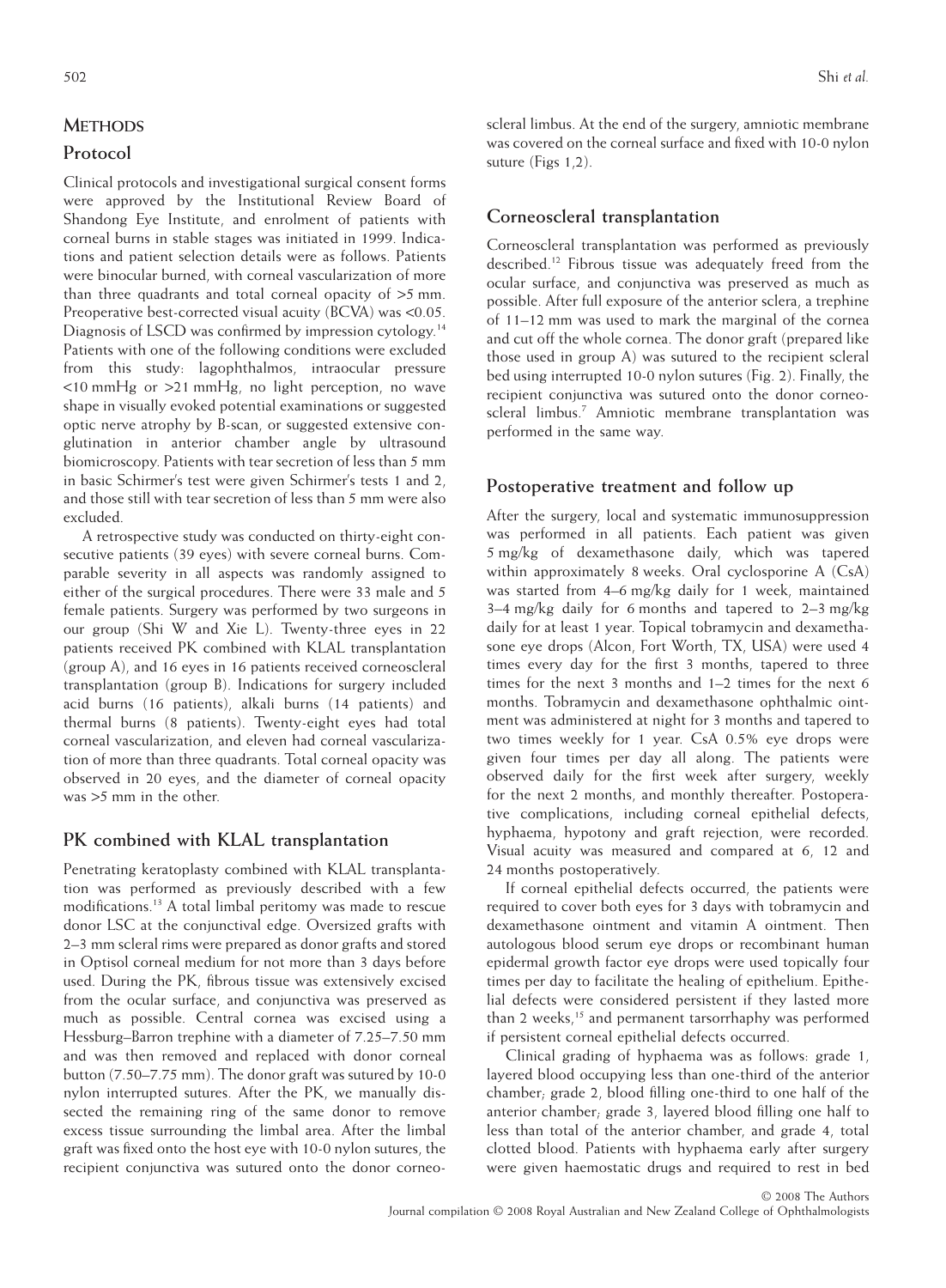**Figure 1.** (a) Corneal vascularization after severe corneal burns. (b) Total corneal opacity after the fibrous tissue is extensively excised. (c) Central corneal button is excised with corneal scissors. (d) Penetrating keratoplasty is performed. (e) Annular keratolimbal allograft is prepared with a round-bladed knife. (f) Keratolimbal allograft transplantation is performed after penetrating keratoplasty.

with both eyes covered. Irrigation of anterior chamber was performed when hyphaema was ≥grade 2 and not absorbed within 3–5 days.

Hypotony was defined as an intraocular pressure <8 mmHg.16 When ocular hypotony occurred, fluorescence staining was made. If Seidel test was positive, resuturing was performed; if not, no additional operation was performed.

Limbal stem cell rejection $1,17,18$  was judged from symptoms of pain, photophobia and lacrimation, obvious sector or circular limbal congestion and oedema with subconjunctival haemorrhage, epithelial oedema and epithelial defect or epithelial rejection line (Fig. 3). The criteria of endothelial reiection<sup>19-22</sup> were as follows: circumcorneal injection, an anterior chamber reaction, keratic precipitates present on the graft, an endothelial rejection line and graft oedema. When immune rejection occurred, systemic cortisol (2 mg/kg) was given intravenously for 3 days and changed to oral prednisone of 0.5 mg/kg daily for up to 1 month. Topical tobramycin and dexamethasone eye drops and CsA 0.5% eye drops were also used four times a day.

## **Statistical analysis**

Data were analysed using SPSS 10.0 software. Chi-square test/Fisher's exact test was used wherever applicable. A *P*-value of <0.05 was considered statistically significant.

## **RESULTS**

The follow up ranged from 24 to 38 months, and the mean was 32.0 and 32.5 months in groups A and B, respectively  $(P = 0.710)$  (Table 1). At the final follow up, clear grafts were achieved in 13 eyes (56.5%); ten eyes (43.5%) had a BCVA

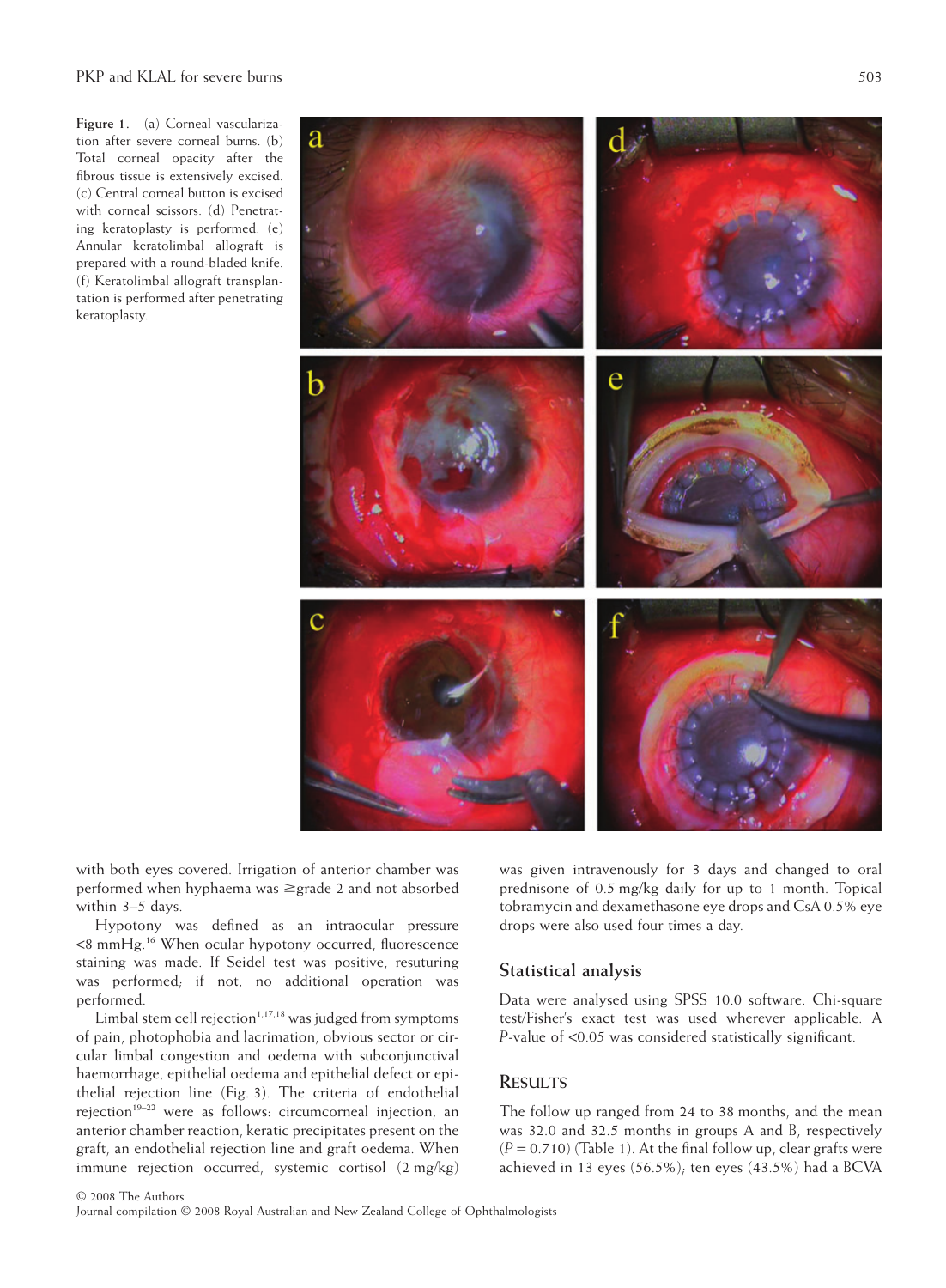

**Figure 2.** Positioning of graft in relation to angle structures. (a) Penetrating keratoplasty combined with keratolimbal allograft transplantation. (b) Corneoscleral transplantation.

of 6/60 or better in group A. In group B, clear grafts were achieved in 3 eyes (18.8%), and only one eye (6.2%) had a BCVA of 6/60 or better.

Corneal epithelial defects occurred in two eyes (9%) in group A and six eyes (38%) in group B  $(P = 0.045)$ . One eye in group A and three in group B healed after tobramycin and dexamethasone ointment patches; the other required permanent tarsorrhaphy.

Three eyes (13%) in group A and eight eyes (50%) in group B had hyphaema  $(P = 0.027)$ , among which six (three in group A and two in group B) were cured with conservative therapy. Five eyes in group B with hyphaema of  $\geq$ grade 2 were treated with anterior chamber irrigation.

Ocular hypotony occurred in one eye (4%) in group A and six eyes (38%) in group B within one month after surgery  $(P = 0.013)$ . Seidel test was positive in one eye in group B, which was resutured. The other eyes with negative Seidel test were left untreated. All hypotony became normal, except that one eye in group B eventually atrophied. There was no sign of secondary glaucoma in the two groups during the follow up.

Twenty-two eyes (96%) in group A and 14 eyes (88%) in group B got BCVA of 6/120 or better at 6 months. The difference was not significant in the rate of freedom from blindness ( $P = 0.557$ ). Twenty eyes (87%) in group A and six eyes (38%) in group B got BCVA of 6/120 or better at 12 months  $(P = 0.002)$ . Fifteen eyes (65%) in group A and four eyes (25%) in group B got BCVA of 6/120 or better at 24 months  $(P = 0.022)$ .

Limbal stem cell rejection occurred in eleven grafts (48%) in group A at 1, 3 (two eyes), 4, 7 (three eyes), 12 (two eyes), 15 and 28 months after surgery and in eight grafts (50%) in group B at 1, 3 (two eyes), 7 (two eyes), 10, 12 and 18

months. The difference between the two groups was not significant  $(P = 1.000)$ . Immunosuppressant treatment failed to reverse the LSC rejection episode in 3/23 (13%) eyes in group A, and failed in 3/16 (19%) patients in group B  $(P = 0.674)$ .

Nine grafts (39%) in group A suffered endothelial rejection, which occurred at 1, 6, 7 (two eyes), 8, 12, 15, 18 and 36 months after surgery, respectively. The rejection episode in group A was easy to control and 88.9% of endothelial rejection was reversible. Sixteen eyes (69.6%) maintained clear grafts at the last follow up (Fig. 4). Twelve grafts (75%) with endothelial rejection in group B occurred at 1 (two eyes), 5, 6 (three eyes), 10, 12 (two eyes), 18 (two eyes) and 20 months. The difference was significant  $(P = 0.049)$ . The rejection episode in group B was not easy to control, and 66.7% of endothelial rejection was reversible. Four eyes (25.0%) developed corneal oedema and opacity at the last follow up (Fig. 5).

#### **DISCUSSION**

Different surgical techniques have been used for patients with various severe levels of corneal burns. Corneal epithelial reconstruction with *ex vivo* expanded limbal cells is a potential tool in ocular surface reconstruction.<sup>23</sup> Our group performed this kind of surgery for LSCD patients. The clinical results were good in patients with mild corneal burns but poor in severe cases. All patients in this study had full thickness corneal opacity and damaged endothelium. Deep anterior lamellar keratoplasty could not control corneal opacity successfully. Therefore, we performed PK combined with KLAL transplantation in these patients and made a comparison with corneoscleral transplantation.

In the current series, corneal epithelial defects, hyphaema and postoperative hypotony in group A were obviously less than those in group B. The stem cells of the corneal epithelium are located at the limbus and ultimately responsible for the renewal and regeneration of the entire corneal epithelium under normal circumstances.<sup>1,2</sup> In group B, there was excessive excision and impairment in corneoscleral transplantation. It was suggested in previous study that subbasal plexus reduction at every level of the transplanted cornea were apparent even up to 40 years after corneal transplantation. The nerve regeneration in large grafts was perhaps more slowly than that in small grafts. The corneal sensitivity and healthy blink reflex in large donors may reduce significantly and result in the higher incidence of corneal epithelial defects. There are abundant vessels at limbus. When corneal tissue is completely excised, it is prone to bleeding. The edge-to-edge inosculation in group A produced low risk of hyphaema. On the contrary, the anterior structure of the eye was wildly excised, and the inosculation was not close-knit in group B. Ocular hypotony may occur owing to the leakage.<sup>12</sup>

The incidence of endothelial rejection in group A was less than that in group B, and the difference was significant. The reason may be the different mechanisms between the two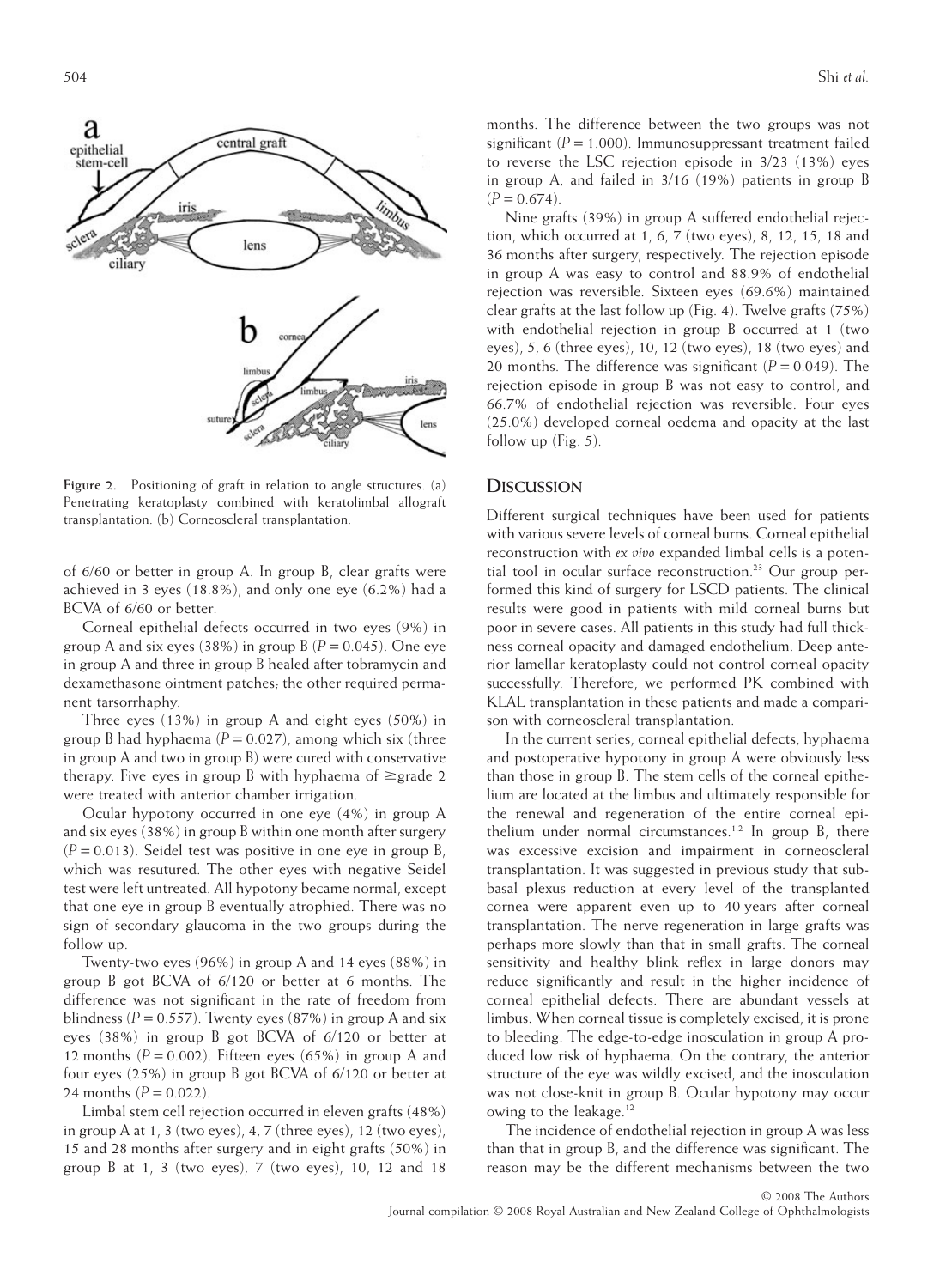

**Figure 3.** (a) Total corneal opacity and vascularization after severe acid burns. (b) Slit-lamp examination shows limbal stem cell rejection. (c) The graft is clear at 12 months after penetrating keratoplasty combined with keratolimbal allograft transplantation.

**Table 1.** Combined penetrating keratoplasty and keratolimbal allograft transplantation in comparison with corneoscleral transplantation for the treatment of severe corneal burns (number of eyes, %)

| Group      | No. | Complications      |           |          | Free from blindness |          |                              | Rejection                      |          |
|------------|-----|--------------------|-----------|----------|---------------------|----------|------------------------------|--------------------------------|----------|
|            |     | Epithelial defects | Hyphaema  | Hypotony |                     |          | 6 months 12 months 24 months | Limbal stem cell - Endothelium |          |
| А          | 23  | $2(9\%)$           | 3(13%)    | $1(4\%)$ | 22 (96%)            | 20 (87%) | $15(65\%)$                   | $11(48\%)$                     | 9(39%)   |
| B          | 16  | 6(38%)             | $8(50\%)$ | 6(38%)   | 14 (88%)            | 6(38%)   | 4(25%)                       | $8(50\%)$                      | 12 (75%) |
| $P$ -value |     | 0.045              | 0.027     | 0.013    | 0.557               | 0.002    | 0.022                        | 000.1                          | 0.049    |



**Figure 4.** The eyes before and after penetrating keratoplasty combined with keratolimbal allograft transplantation. (a) Alkali burn and (b) 36 months after surgery. (c) Acid burn and (d) 24 months after surgery. (e) Thermal burn and (f) 24 months after surgery.

groups. First, lymphocytes can reach the central graft and endothelium through conjunctival vessels and possibly move to the corneal endothelium through aqueous and ciliary vessels when endothelial rejection occurs.13,24 The central graft was associated with the limbus, and the LSC rejection was prone to induce endothelial rejection in group B.

However, central graft was separated from the limbal graft in group A, which can prevent the occurrence of endothelial rejection. Shimmura *et al.*<sup>25</sup> reported that one-piece LK was prone to neovascularization. These vessels may be responsible for the graft rejection in these cases, which may have been directed towards donor stromal tissue. Therefore, we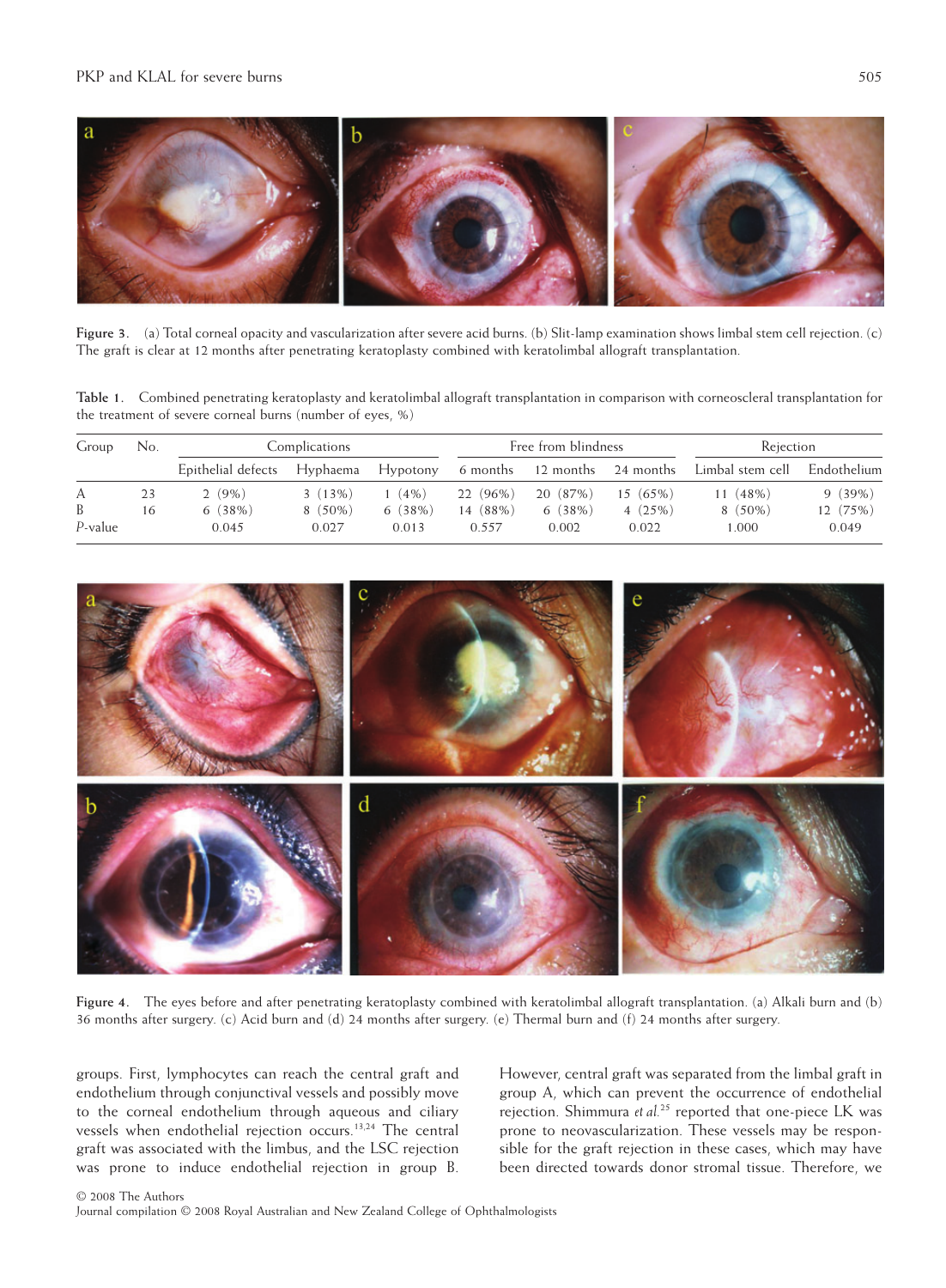

**Figure 5.** The eyes before and after corneoscleral transplantation. (a) Total corneal opacity and vascularization after severe alkali burns. (b) The graft is clear at 6 months after corneoscleral transplantation. (c) The graft becomes oedema after endothelial rejection 15 months after corneoscleral transplantation. (d) Total corneal opacity and vascularization after severe acid burns. (e) The graft is clear at 12 months after corneoscleral transplantation. (f) The graft becomes opacity 24 months after corneoscleral transplantation.

conclude that the presence of peripheral corneal tissue in the two-piece approach may act as a physical barrier against vessels and immune cells invading the corneal stroma. Second, corneoscleral transplantation is of high-risk keratoplasty with oversized graft. The rejection rate increases with the graft area. The area of allogenic endothelium in group A was smaller than group B. Hence, the intension of endothelial rejection in group A was lower than group B.

The rate of LSC rejection was higher than endothelial rejection in group A, which was attributed to the fact that more blood vessels, lymphatic cells and Langerhans cells are contained in the corneal limbus than in the centre. Limbal grafts become more susceptible to immunologic reactions. The rate of endothelial rejection was higher than LSC rejection in group B, and the rejection was not easy to control. This is perhaps associated with the large number of antigens in large donor grafts, because the previous study found that reduction of the antigens in number can significantly reduce the rejection rate.<sup>26</sup> Clinically, we also observed that the endothelial rejection was intensive and not easy to control, and the cornea graft can become oedematous and opaque in 1–2 days. Moreover, the incidence of endothelial rejection in

group A was similar to that in high-risk corneal transplantation  $(31-62\%)$ .<sup>27,28</sup> It was also reported that the incidence rate of LSC rejection was similar to single KLAL transplantation  $(42.9-64.0\%)$ <sup>1,29</sup> It is suggested that PK combined with KLAL transplantation does not increase the incidence of endothelial rejection and LSC rejection.

Ilari and Daya30 and Solomon *et al.*<sup>31</sup> also performed KLAL with or without PK for LSCD patients, showing that the overall long-term success rate was less than 50% when oral CsA was used. Our current results in the KLAL with PK group seem better which may be attributed to the difference in surgical indications, exclusion criteria and immunosuppressive regimens used. The previous studies included patients with Steven–Johnson syndrome whose tear film and ocular surface were unstable, and the clinical results were very unfavourable, which affected the overall success rate. Patients with severe tear film and abnormal eyelid were excluded in our study, and artificial tear was used after the surgery, which help avoid significantly unstable ocular surface. Systemic and topical CsA were used in all cases in our group, and this possibly decreased chronic low-grade rejection and prolonged graft survival time. Holland *et al.*<sup>32</sup>